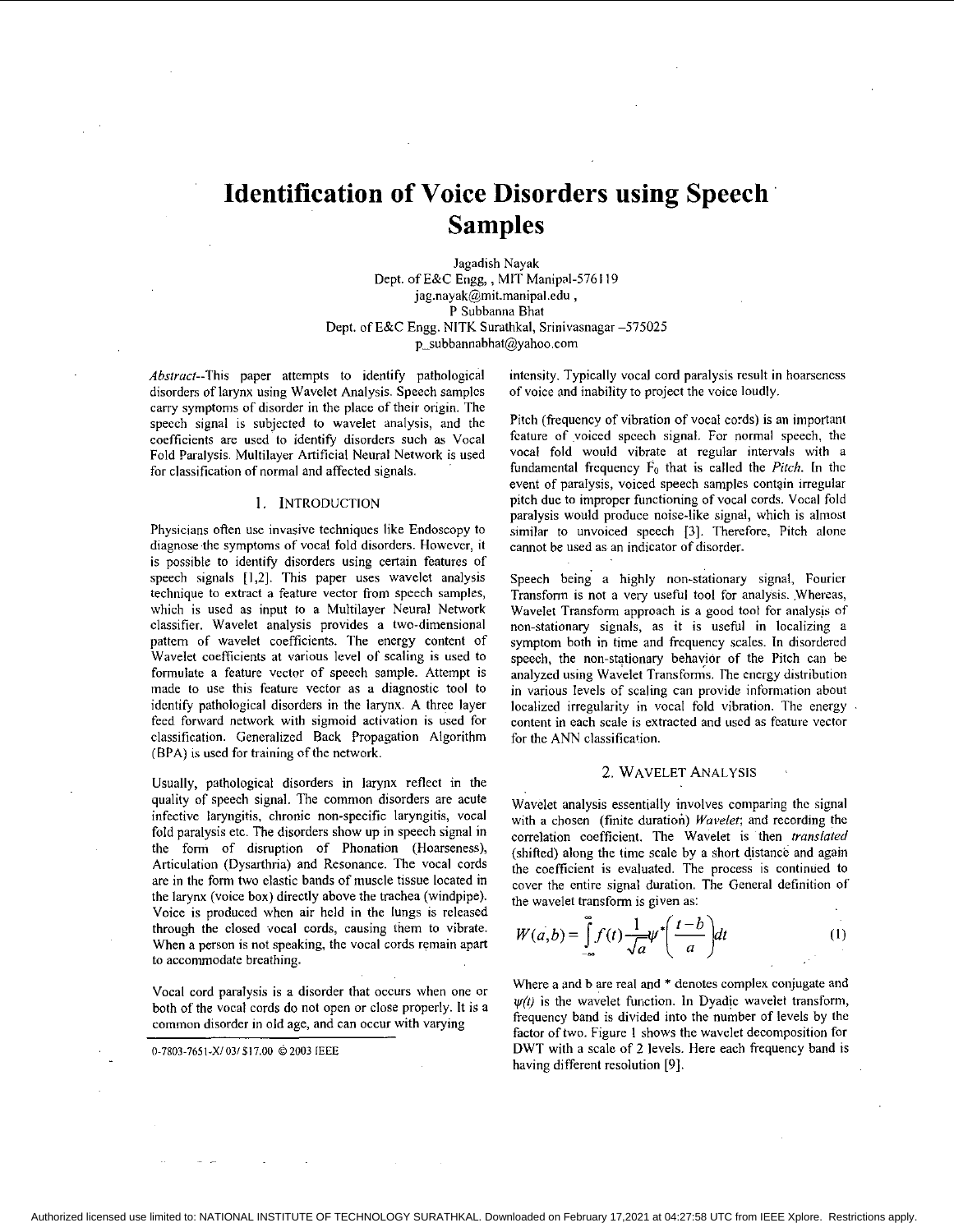

Figure 1. Wavelet Decomposition

# 3.FEATURE EXTRACTION

There are many parameters like pitch, jitter and shimmer, which can be used **as** part of feature vector for classification. Since speech is a highly random signal, sometimes pathological speech jitter and pitch may match the normal speech. Here normalized energy across the scales is being chosen as parameter of feature vector. However, in the example, the feature vector comprises of normalized energy content at various levels (scaling factor) of Wavelet coefficients. The energy content of the signal is normalized against total energy content in the signal (Figure 2). The wavelet coefficients are extracted using Filter Bank.[4 ]



Figure *2* Feature Extraction

The observed periodicity in the lower band scale from the Wavelet transform is more dominant than in the higher band scale. The normal speech is having consistent period but the periodicity is decreasing in the pathological speech. The normalized energy across the scale *i* is

$$
E_N(i) = \frac{E_i}{E_T}
$$
 (2)

where 
$$
i = 1, 2, 3
$$
.

 $E_T$ =Total Energy across all the levels.

 $E_i$  = Energy at each level. This shows how well the signals energy is spread across the scale.

# 4. CLASSIFICATION

multilayer feed forward Artificial Neural Network with Generalized Back Propagation Algorithm is implemented for classification (Figure 3). The network has three input nodes and one output neuron, and five neurons in the hidden layer. The input is the feature vector obtained from Wavelet decomposition. The network weights updating is given by [7,8 ]

$$
\Delta W_{kj} = \frac{1}{2} \eta (d_k - z_k) [1 - z_k^2] y_j
$$
 (3)  
for  $j = 1, 2, 3, \dots, j$   $k=1, 2, 3, \dots$ 

Thus the (k x j) weights of output layer are updated. Next the input layer weights  $Vji$  are updated using Eqn (4).

$$
\Delta V_{ji} = \frac{1}{4} \eta [1 - y_j^2] x_i \sum_{k=1}^{K} (d_k - z_k) [1 - z_k^2] W_{kj}
$$
\n
$$
\text{for } i = 1, 2, 3 \dots, j = 1, 2, 3 \dots \dots \dots \tag{4}
$$



Figure 3. Multilayer ANN Structure

#### *5.* RESULTS

**A** total of 50 data samples were used *(25 Normal* and *25*  vocal fold *Paralysis* data) for training the network *[6].* The plot of normalized energy  $E_N(i)$  versus scale value is shown in [Figure 4.](#page-2-0) It can be seen that from energy level point of view, *Normal* and *Paralysis* samples are grouped separately. Also that in the first scale, normal speech signals shows higher Energy levels than the pathological signals. Similarly the output D2 and A2 gives better classification among normal and pathological data. In this level it is found that pathological data has higher values. This type of variation in normalized energy across the scale is very useful for classification using ANN.